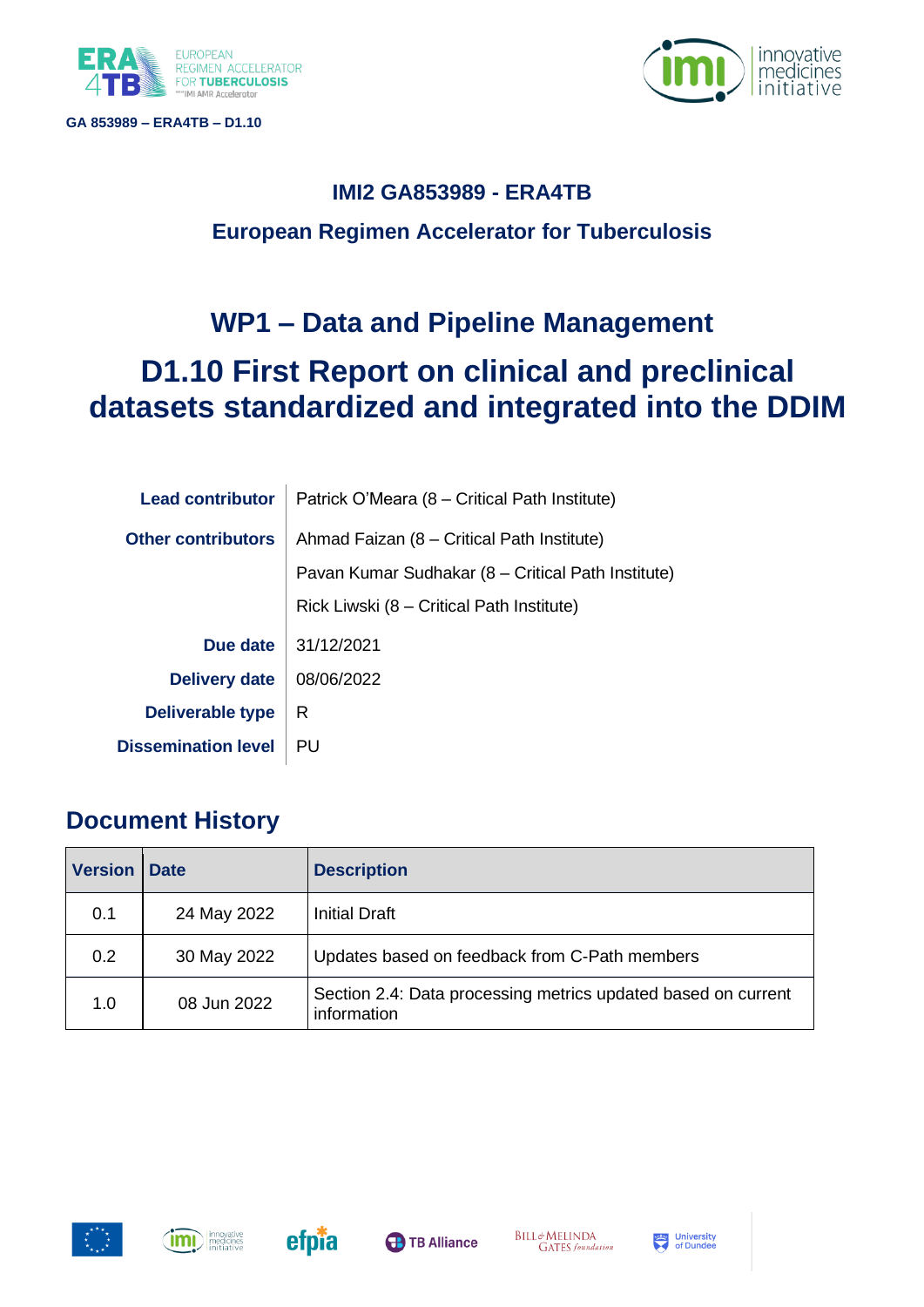





| 1       |  |
|---------|--|
| 2       |  |
| 2.1     |  |
| 2.2     |  |
| 2.3     |  |
| 2.3.1   |  |
| 2.3.1.1 |  |
| 2.3.1.2 |  |
| 2.3.2   |  |
| 2.4     |  |
| 3       |  |
| 3.1     |  |
| 3.2     |  |
| 3.3     |  |
| 3.3.1   |  |
| 3.3.2   |  |
| 3.3.3   |  |
| 3.3.3.1 |  |
| 3.3.3.2 |  |
| 4       |  |





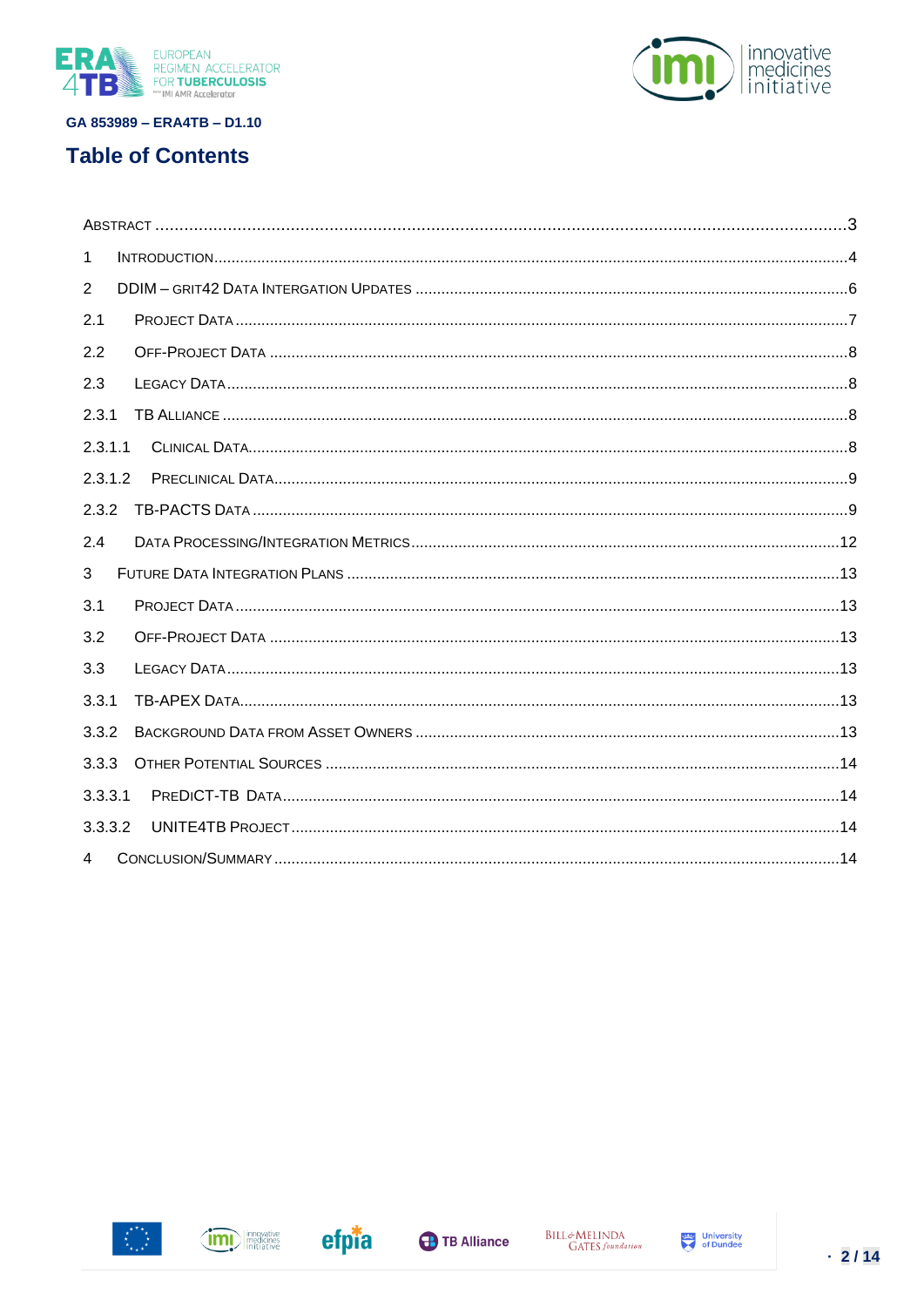



#### <span id="page-2-0"></span>**Abstract**

This document provides an overview of the data that has currently been integrated into the ERA4TB Drug Development Information Management system (DDIM).

This report focusses specifically on the integration of data into the grit42 platform, including metrics and potential sources of data to be integrated in the future. Information surrounding the integration of images into the DDIM will be reported in a future report, once actual images have been received and subsequently delivered into the DDIM.

Further progress or developments surrounding the continued integration of data and/or images into the DDIM will be reported as part of deliverable D1.12. (Second Report on clinical and preclinical datasets standardized and integrated into the DDIM).







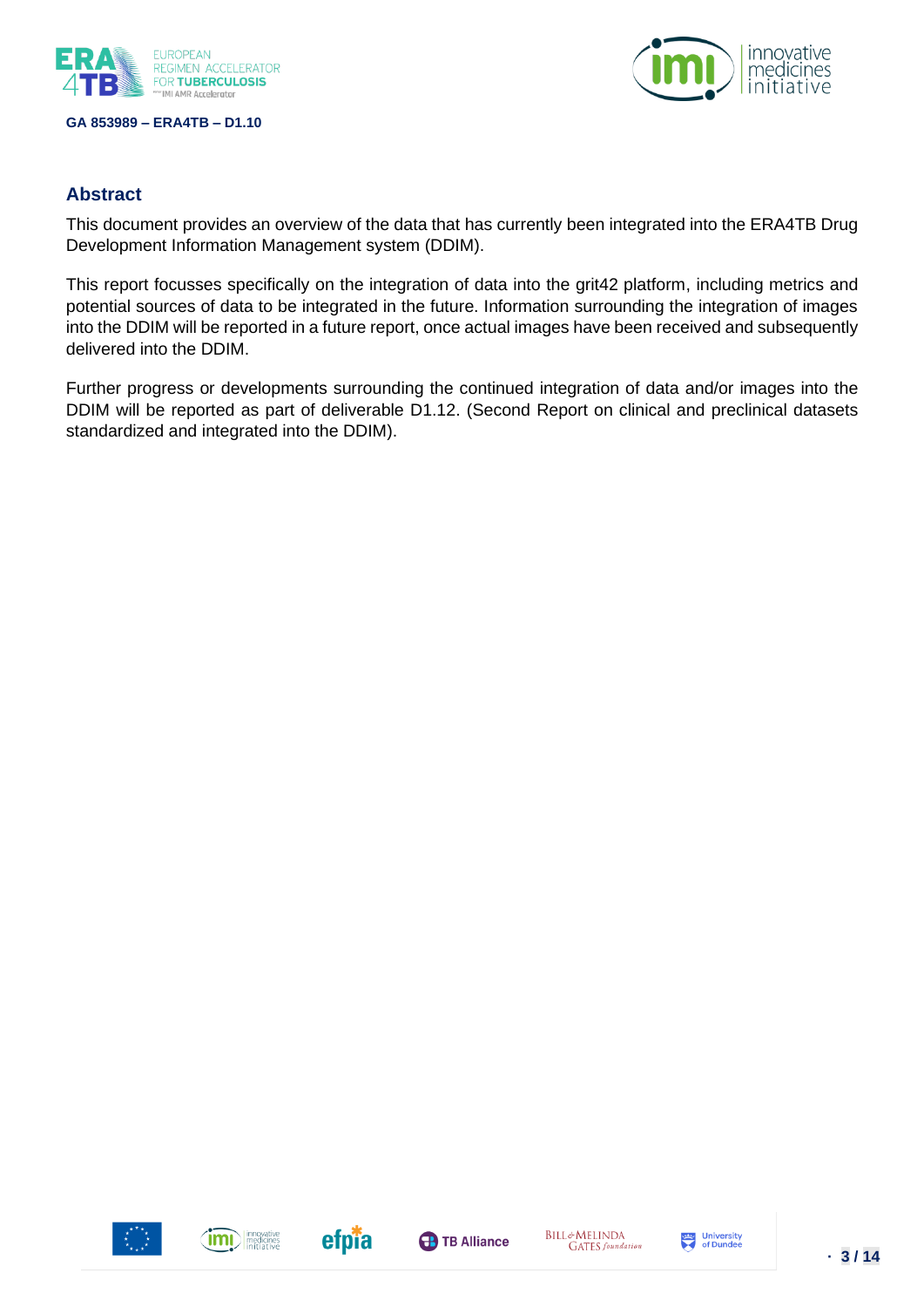



## <span id="page-3-0"></span>**1 Introduction**

In order to support the objectives of the ERA4TB project, data is being acquired from various sources and made available to authorised partners within ERA4TB via the Drug Development Information Management (DDIM) system, most notably data consumer partners (e.g., **WP5**). Initial details regarding the DDIM can be found within the report for th[e Instantiation of EU-based Drug Development](https://era4tb.org/wp-content/uploads/2022/02/ERA4TB_WP1_D1.3_V0.5_FINAL_WEB.pdf)  [Information Management system \(D1.3\).](https://era4tb.org/wp-content/uploads/2022/02/ERA4TB_WP1_D1.3_V0.5_FINAL_WEB.pdf)

The sources of data being acquired, processed, and made available within the DDIM are defined as per **Section 7** of the [Initial Data Management Plan \(D1.2\)](https://synapsemanagers.sharepoint.com/:b:/r/sites/ETB-RA/Shared%20Documents/Submitted%20deliverables/D1.2_Data%20Management%20Plan_v1.0_FINAL.pdf?csf=1&web=1&e=bsc6od) which is currently accessible to ERA4TB partners only, and as per **Figure 1** below.



#### *Figure 1. ERA4TB Data Types/Sources*

Data that has been formally received by C-Path (**WP1**) from an ERA4TB partner and/or external contributor is processed to conform to the required data structures for integration into the DDIM, specifically the grit42 data platform. The current data structures established for integration into the DDIM are described in th[e Standardized templates for collection and reporting of clinical and preclinical](https://era4tb.org/wp-content/uploads/2022/02/ERA4TB_D1.8_Data-Standards-Interim-Report_v0.4_for-submission_WEB.pdf)  [data available to consortium members –Interim report](https://era4tb.org/wp-content/uploads/2022/02/ERA4TB_D1.8_Data-Standards-Interim-Report_v0.4_for-submission_WEB.pdf) (D1.8).

The delivery and downstream processing of data to the grita platform within the DDIM is subject to having the relevant agreements in place which is outlined in the [SOP for Data Contribution Agreements](https://synapsemanagers.sharepoint.com/:b:/r/sites/ETB-RA/Shared%20Documents/Submitted%20deliverables/D1.5_SOP%20for%20Data%20Contribution%20Agreements_v1.0_FINAL_190721.pdf?csf=1&web=1&e=IKwsya)  [\(D1.5\)](https://synapsemanagers.sharepoint.com/:b:/r/sites/ETB-RA/Shared%20Documents/Submitted%20deliverables/D1.5_SOP%20for%20Data%20Contribution%20Agreements_v1.0_FINAL_190721.pdf?csf=1&web=1&e=IKwsya) document which is currently accessible to ERA4TB partners only.

Upon the relevant terms being formally approved, the flow of data will follow the activities as described in **Figure 2.** In summary the key prerequisites in integrating the relevant source of data into the grit42 platform are as follows (in order):









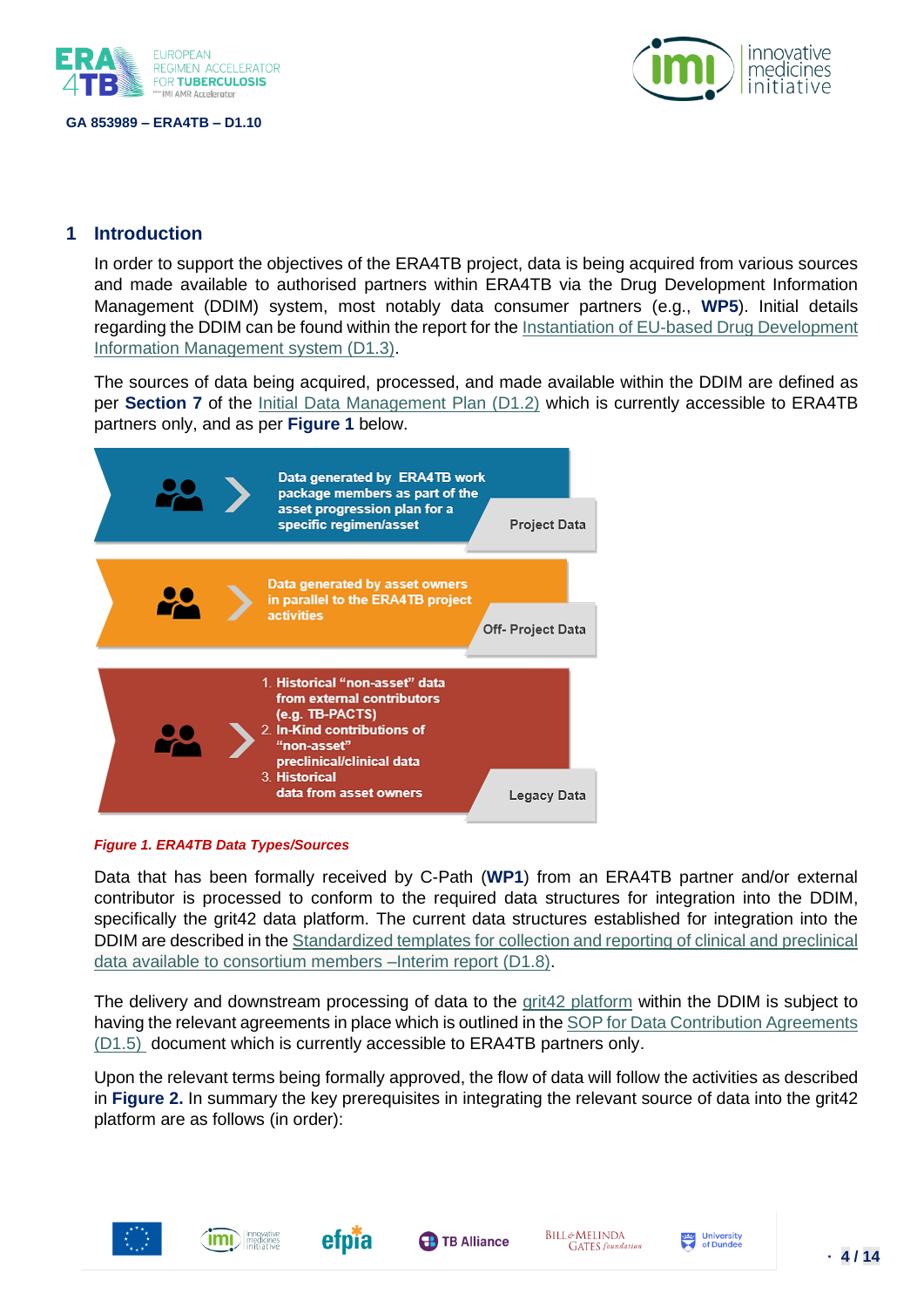



- (i) Final reported data approved by the Asset Management Team (AMT) and Asset Owner prior to data being made available to C-Path for Gate 2 processing (NB: Gate 1 activities applies to Project Data only). A description on the scope and composition of an AMT can be found within **Section 2.2** of the [Project Handbook \(D8.1\)](https://era4tb.org/wp-content/uploads/2022/02/D8.1_Project-Handbook_v1.2_Final_WEB.pdf).
- (ii) Issues/findings detected by C-Path during Gate 2 activities to be addressed by the relevant data contributor(s), including data re-transfer (where applicable)
- (iii) Final transformed output and issues logs/reports generated by C-Path provided to asset owner for review/approval
- (iv) Gate 2 Approval signed off by Asset Owner and C-Path





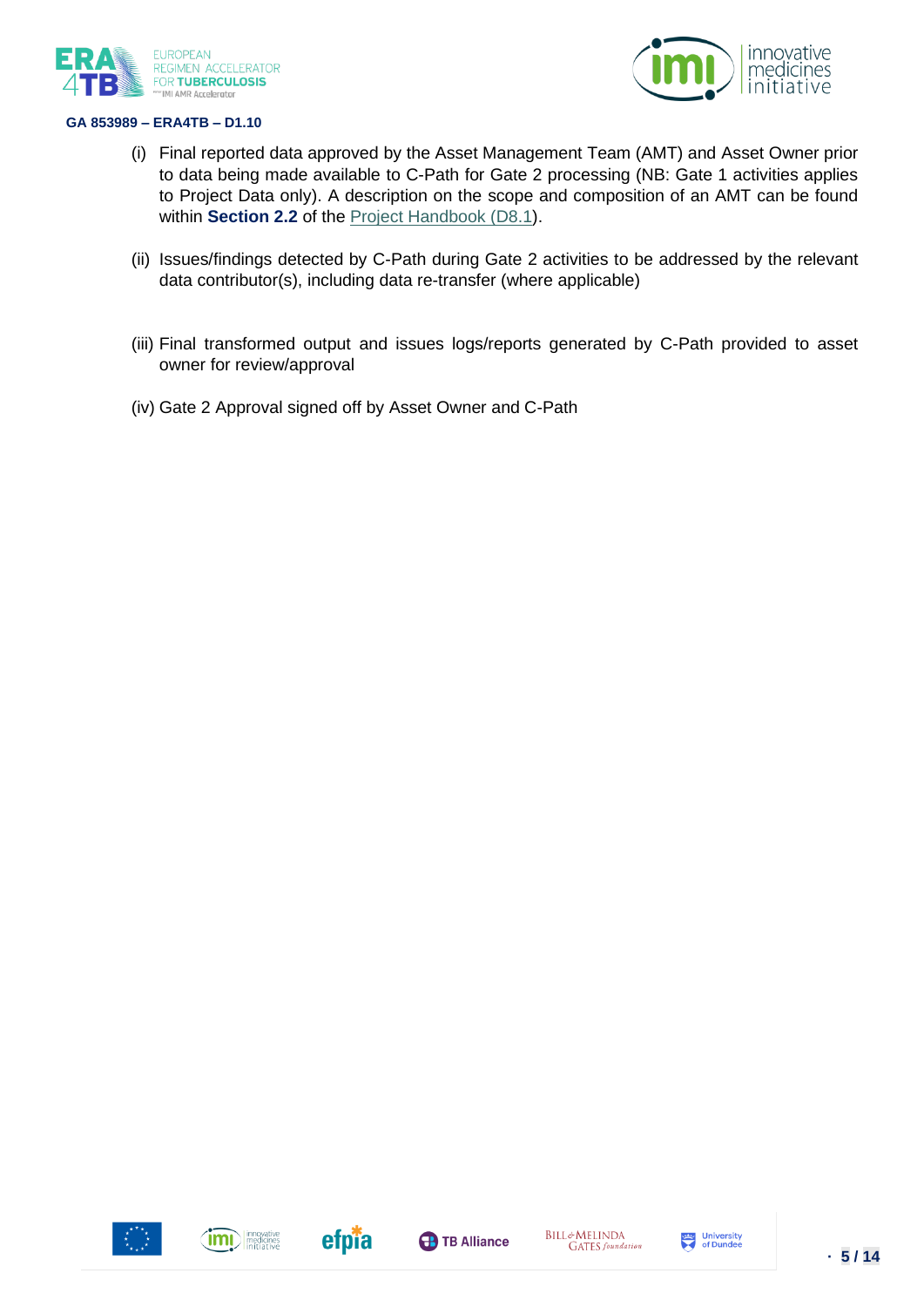





#### *Figure 2. DDIM Data Integration Steps*

## <span id="page-5-0"></span>**2 DDIM – grit42 Data Intergation Updates**

The information in this this section presents the data integrated into the grit42 platform within the DDIM as of the date of this report. ERA4TB partners can find the most up to date list by accessing the Gate 2 report within the [Synapse SharePoint](https://synapsemanagers.sharepoint.com/:f:/r/sites/ETB-RA/wp1/Shared%20Documents/Reports/Gate%202%20Data%20Integration?csf=1&web=1&e=fy48Im) (accessible to ERA4TB partners only) or by accessing the grit42 interface directly.

The data sources listed in **Sections 2.1 – 2.3** are accessible to authorised ERA4TB partners via the DDIM portal at [https://ddim.era4tb.arcos.inf.uc3m.es/.](https://ddim.era4tb.arcos.inf.uc3m.es/) Further details on the access process and availability of the DDIM to ERA4TB partners can be found within the [First Report on DDIM system](https://synapsemanagers.sharepoint.com/:b:/r/sites/ETB-RA/Shared%20Documents/Submitted%20deliverables/D1.7%20_First%20Report%20on%20DDIM%20system%20availability_v0.2_for%20submission.pdf?csf=1&web=1&e=dbgHET)  [availability to Consortium members \(D1.7\)](https://synapsemanagers.sharepoint.com/:b:/r/sites/ETB-RA/Shared%20Documents/Submitted%20deliverables/D1.7%20_First%20Report%20on%20DDIM%20system%20availability_v0.2_for%20submission.pdf?csf=1&web=1&e=dbgHET) which is currently accessible to ERA4TB partners only.











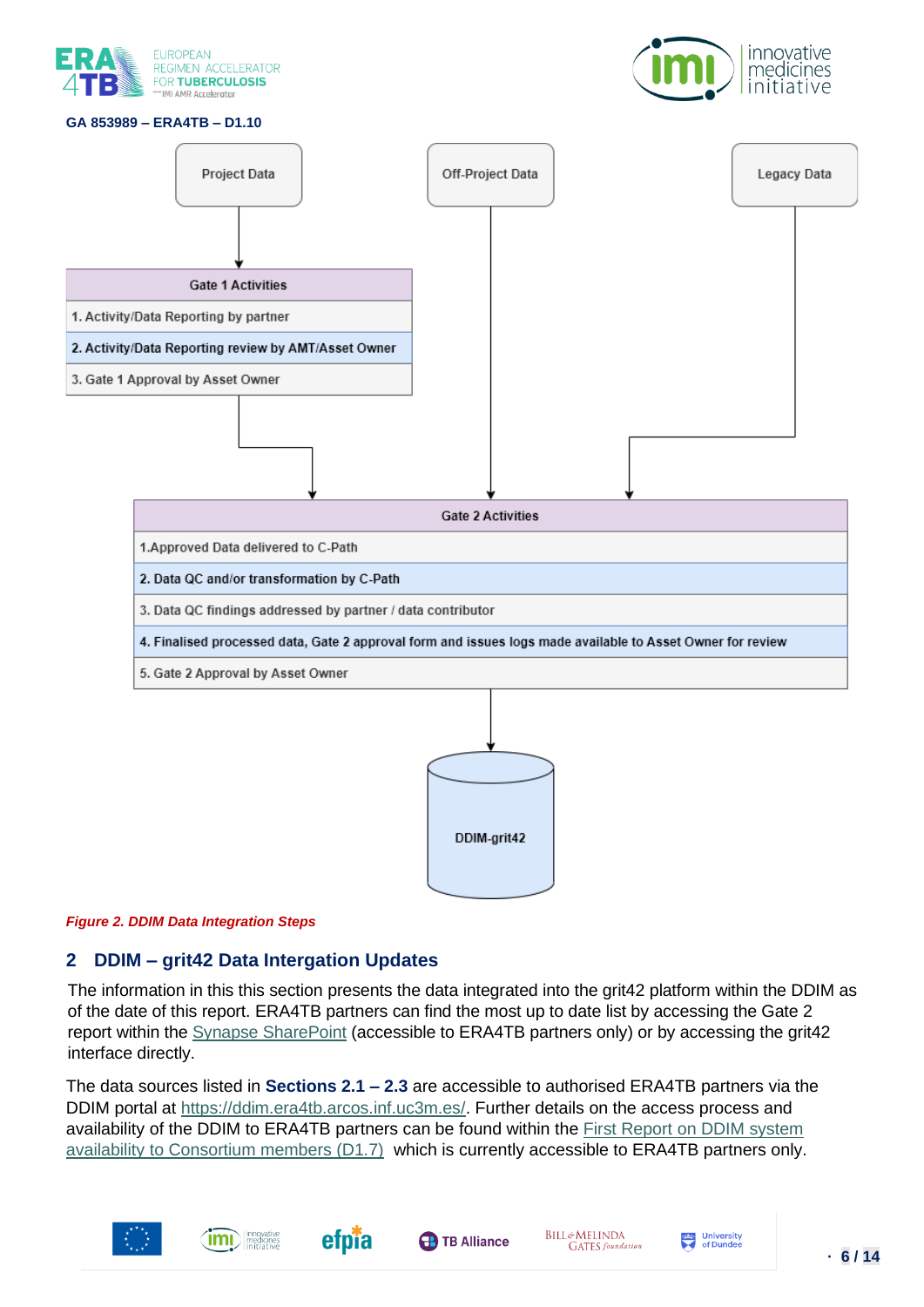

#### <span id="page-6-0"></span>**2.1Project Data**



In the order of Asset, WP and Job ID, **Table 1** below represents the current list of project pipeline activities which have had their data integrated into the grit42 data platform within the DDIM. All sources have had their data Gate 2 approved by the asset owner prior to the data being integrated into the target platform.

The pipeline Job ID for each source of integrated data represents a specific action as defined within the relevant Asset Progression Plan (APP). The naming convention applied to all APP job activities is as follows:

<Drug Asset>-APP<insert number>- M<insert module number>- <partner short name>-

<sequence number>\*

Job ID examples:

- ERA4TB-03-APP2-M1.1-UNIPV
- ERA4TB-06-APP1-M1.1-IPL-01
- ERA4TB-06-APP1-M1.1-IPL-02

*\*Only required if a partner is conducting multiple experiments for a single action*

Further details on the compound progression pipeline and APPs can be found within **Section 1** of the [Project Handbook \(D8.1\)](https://era4tb.org/wp-content/uploads/2022/02/D8.1_Project-Handbook_v1.2_Final_WEB.pdf)

| <b>Asset</b> | <b>WP</b>       | <b>Job ID</b>                                     | <b>Description</b>                                                                       | Compound(s)                                                                           | <b>Platform Delivery</b><br><b>Date</b> |
|--------------|-----------------|---------------------------------------------------|------------------------------------------------------------------------------------------|---------------------------------------------------------------------------------------|-----------------------------------------|
| ERA4TB-02    | WP <sub>6</sub> | <b>ERA4TB-02-</b><br>APP1-M11.1-<br>WuXi          | API-1kg API<br>cGMP<br>ERA4TB-02<br>manufacture                                          |                                                                                       | 22-Apr-22                               |
| ERA4TB-03    | WP <sub>2</sub> | ERA4TB-03-<br>APP2-M1.1-<br><b>UNIPV</b>          | Standard<br>Extracellular<br>assays (capacity<br>n > 1000                                | ERA4TB-03,<br>Bedaquiline                                                             | 24-Jan-22                               |
| ERA4TB-06    | WP <sub>2</sub> | <b>ERA4TB-06-</b><br>APP1-M1.1-<br><b>UNIZAR</b>  | Standard<br>Extracellular<br>assays (capacity<br>n > 1000                                | ERA4TB-06.<br>Isoniazid,<br>Moxifloxacin,<br>Linezolid                                | 21-Apr-22                               |
| ERA4TB-06    | WP <sub>2</sub> | <b>ERA4TB-06-</b><br>APP1-M1.3.3-<br>UHC/IPL      | Alternative in vitro<br>assays - Artificial<br>Caseum Assay<br>(ACA)                     | ERA4TB-06,<br>Rifampicin,<br>Clofazimine.<br>Isoniazid.<br>Moxifloxacin,<br>Linezolid | 15-Apr-22                               |
| ERA4TB-06    | WP <sub>2</sub> | <b>ERA4TB-06-</b><br>APP1-M2.1.1-IPP              | Frequency of<br>Resistance<br>assays - Standard<br>in vitro fluctuation<br>analysis (FA) | ERA4TB-06.<br>Rifampicin                                                              | 19-Apr-22                               |
| ERA4TB-06    | WP <sub>2</sub> | <b>ERA4TB-06-</b><br>APP1-M4.3.2-<br><b>UNIPV</b> | Molecular biology<br>& biochemistry -<br>Biochemistry                                    | ERA4TB-06,<br><b>BM212</b>                                                            | 24-Jan-22                               |

#### **Table 1. Project Data Integrated into DDIM - grit42**







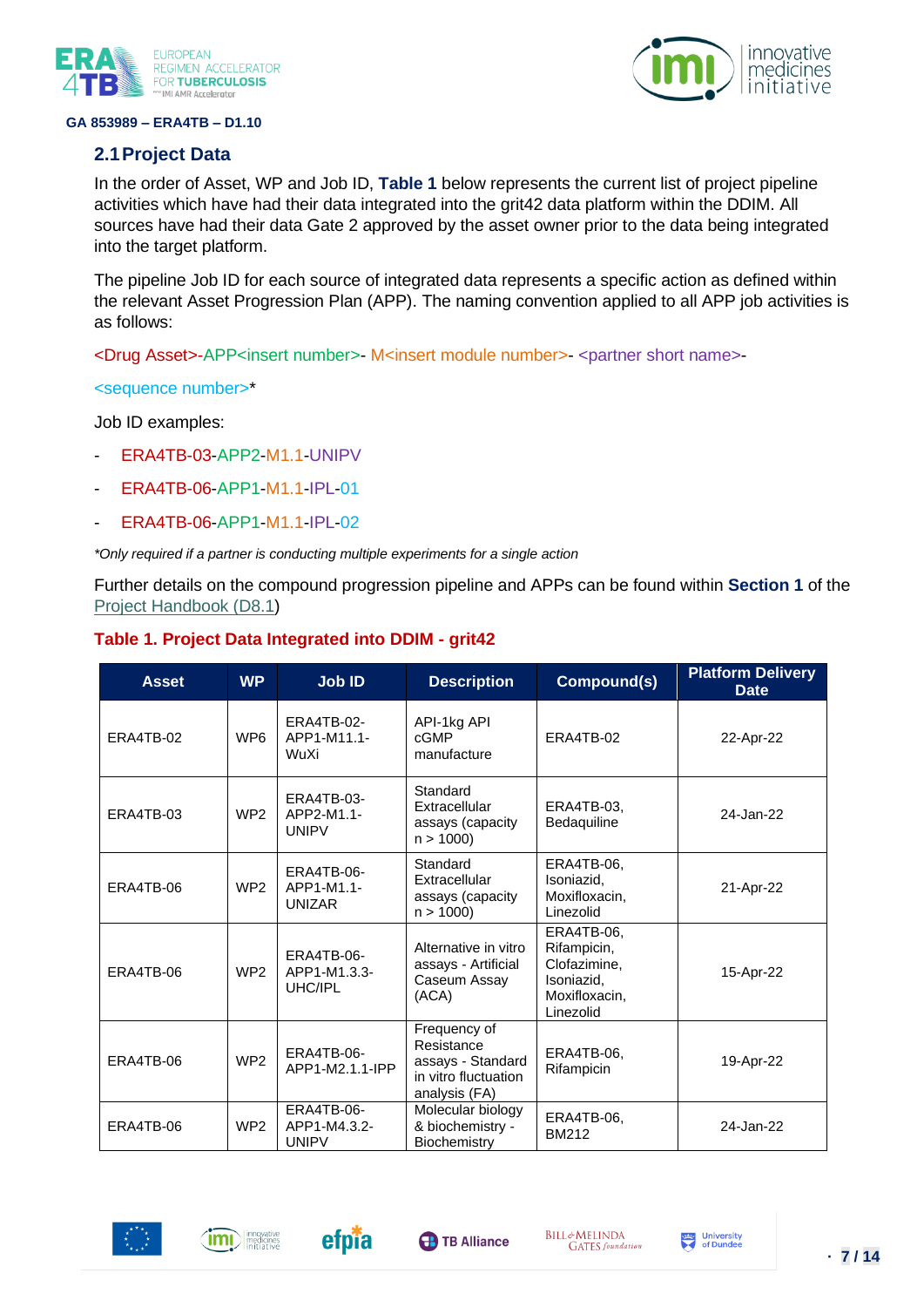



| <b>Asset</b> | <b>WP</b>       | Job ID                                                          | <b>Description</b>                                                                                                                                                                       | Compound(s) | <b>Platform Delivery</b><br><b>Date</b> |
|--------------|-----------------|-----------------------------------------------------------------|------------------------------------------------------------------------------------------------------------------------------------------------------------------------------------------|-------------|-----------------------------------------|
| ERA4TB-06    | WP3             | ERA4TB-06-<br>APP1-M5.1-SCI                                     | A 1-2 log<br>reduction in<br>Chronic and<br>Acute BALB/c<br>models.<br>ERA4TB-06<br>respectively, at<br>non-toxic dosing<br>(Action 1. Acute<br>dose ranging<br>study in BALB/c<br>mice) |             | 9-Mar-22                                |
| ERA4TB-06    | WP <sub>6</sub> | ERA4TB-06<br>$-APP1-M10-$<br>Ardena Oss                         | CMC: API (Non-<br>GMP)                                                                                                                                                                   | ERA4TB-06   | 4-Apr-22                                |
| ERA4TB-06    | WP <sub>6</sub> | ERA4TB-06-<br>APP1-M7-Ardena<br>Oss <sup></sup>                 | Pharma<br>Development                                                                                                                                                                    | ERA4TB-06   | 4-Apr-22                                |
| ERA4TB-06    | WP <sub>6</sub> | <b>ERA4TB-06-</b><br>APP1-M9-<br><b>Charles River</b><br>France | In vivo tox (non-<br>GLP)                                                                                                                                                                | ERA4TB-06   | 4-Apr-22                                |
| ERA4TB-06    | WP <sub>6</sub> | ERA4TB-06-<br>APP3-M8-<br><b>EUROFINS</b>                       | In vitro tox (non-<br>GLP)                                                                                                                                                               | ERA4TB-06   | 4-Apr-22                                |

## <span id="page-7-0"></span>**2.2Off-Project Data**

As of the date of this report, no Off-Project Data has been shared by any partner/beneficiary and subsequently processed for the purposes of integration into the grit42 data platform.

## <span id="page-7-1"></span>**2.3Legacy Data**

To support objective O1.3 (Incorporation of historical preclinical and clinical datasets into the DDIM to help inform preclinical experiment design, model development and clinical trial design), data received from TB Alliance for ERA4TB-03 and ERA4TB-06, and the data originating from the TB-PACTS database have currently been fully integrated into the grit42 platform within the DDIM. The list of these data sources which have been integrated into the DDIM can be found in **Sections 2.3.1** and **2.3.2**  respectively below.

As of the time of this report and with the exception of TB Alliance, Background Data as per Appendix 4 of the ERA4TB Consortium Agreement has not yet been provided by other partners to C-Path. In the event of such data being provided to C-Path for processing into the DDIM, dedicated sections for these partners will be included in the second or third report on clinical and preclinical datasets standardized and integrated into the DDIM (deliverables D1.12 and D1.14 respectively).

## <span id="page-7-3"></span><span id="page-7-2"></span>**2.3.1 TB Alliance**

#### **2.3.1.1 Clinical Data**

With the exemption of clinical study data reported in **Section 2.3.2**, no additional sources of legacy clinical data have currently been supplied by TB Alliance for processing and availability into the DDIM.







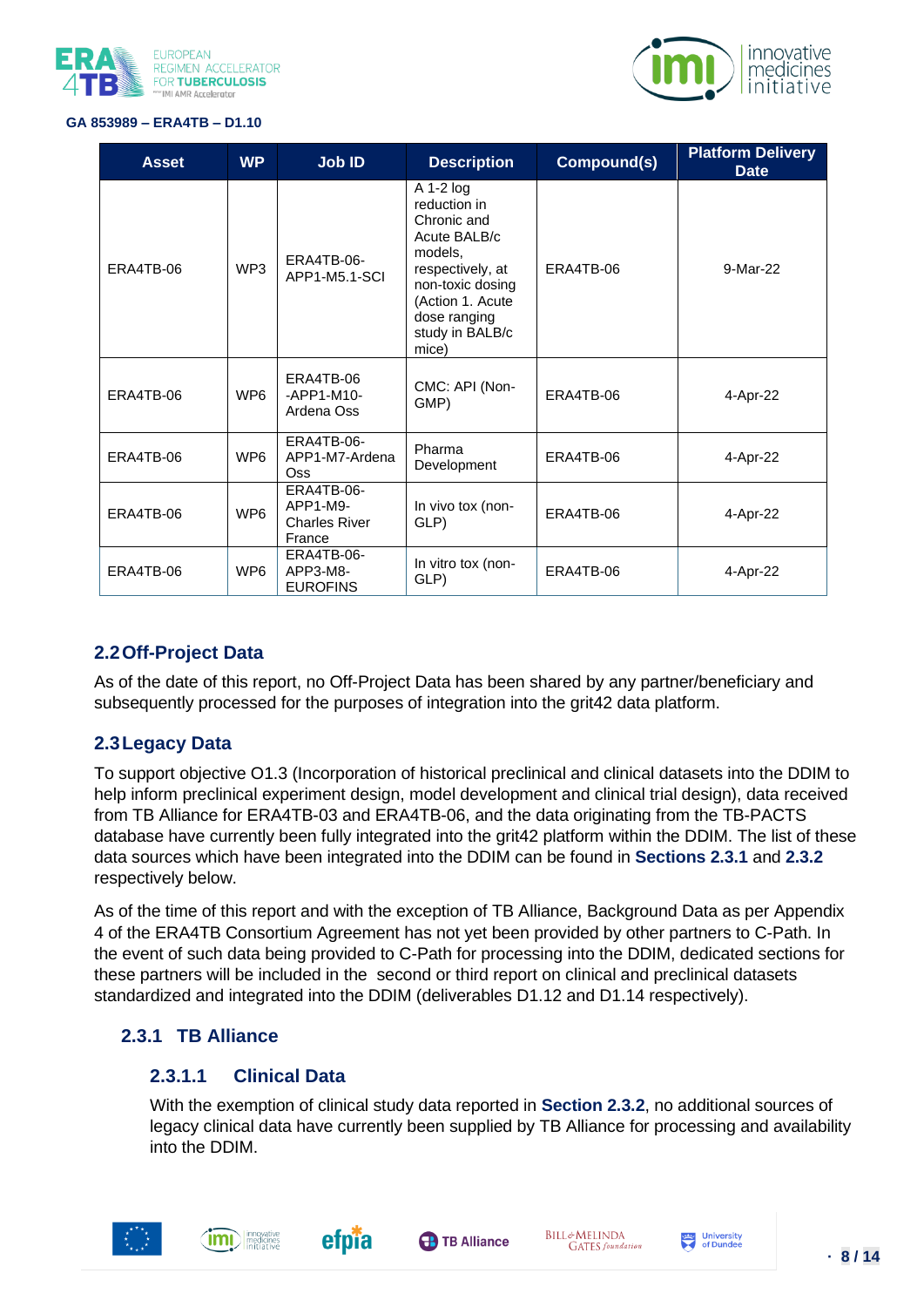



## <span id="page-8-0"></span>**2.3.1.2 Preclinical Data**

As per Appendix 4 of the ERA4TB Consortium Agreement, TB Alliance has thus far supplied the current list of data which have been successfully processed and made available in the grit42 platform within the DDIM.

## **Table 2. TB Alliance Background Data integrated into DDIM-grit42**

| <b>Task ID</b>                                   | <b>Study Short</b><br><b>Name</b> | <b>Descriptions</b>                                                | Compound(s)             | <b>Platform</b><br><b>Delivery</b><br><b>Date</b> |
|--------------------------------------------------|-----------------------------------|--------------------------------------------------------------------|-------------------------|---------------------------------------------------|
| ERA4TB-03/<br>ERA4TB-06-IKC<br>(Preclinical)-TBA | N/A                               | Stability of ERA4TB-03 &<br>ERA4TB-06 metabolites in<br>7H9 medium | ERA4TB-03.<br>ERA4TB-06 | 30-Nov-21                                         |

## <span id="page-8-1"></span>**2.3.2 TB-PACTS Data**

The current available data from the [TB-Platform for Aggregation of Clinical TB Studies \(TB-](https://c-path.org/programs/tb-pacts/)[PACTS\)](https://c-path.org/programs/tb-pacts/) was also intended to be integrated into the DDIM for use by ERA4TB partners. This task was completed on the 17<sup>th</sup> May containing clinical data for studies as listed in Table 3.

This data is also accessible to authorised external researchers via the Data Archive Platform available at [https://era4tb.c-path.eu/.](https://era4tb.c-path.eu/)

| <b>Task ID</b>                       | <b>Data</b><br><b>Contributor</b>                | <b>Study Short Name</b>                       | <b>Descriptions</b>                                                                                                                                                                             | Compound(s)                                                                 | <b>Platform</b><br><b>Delivery</b><br><b>Date</b> |
|--------------------------------------|--------------------------------------------------|-----------------------------------------------|-------------------------------------------------------------------------------------------------------------------------------------------------------------------------------------------------|-----------------------------------------------------------------------------|---------------------------------------------------|
| TB-1025-<br>TBPACTS-<br><b>CPATH</b> | <b>British</b><br>Medical<br>Research<br>Council | <b>MRC East African</b><br>2nd Study (T) 1972 | A Short-Course (6-<br>Month) Treatment in<br>Pulmonary<br>Tuberculosis, East<br>African 2nd Study (T)<br>1972                                                                                   | Isoniazid,<br>Rifampicin,<br>Pyrazinamide,<br>Streptomycin,<br>Thiacetazone | 17-May-22                                         |
| TB-1026-<br>TBPACTS-<br><b>CPATH</b> | <b>British</b><br>Medical<br>Research<br>Council | MRC East African 4th<br>Study (X) 1976        | <b>Controlled Clinical Trial</b><br>of 5 Short-Course (4-<br>Month) Chemotherapy<br>Regimens in Pulmonary<br>Tuberculosis, East<br>African 4th Study (X)<br>1976                                | Isoniazid,<br>Rifampicin,<br>Pyrazinamide,<br>Streptomycin                  | 17-May-22                                         |
| TB-1027-<br>TBPACTS-<br><b>CPATH</b> | <b>British</b><br>Medical<br>Research<br>Council | <b>MRC East African 1st</b><br>Study (R) 1970 | <b>Controlled Clinical Trial</b><br>of 4 Short-Course (6-<br>Month) Regimens of<br>Chemotherapy for<br><b>Treatment of Pulmonary</b><br>Tuberculosis, East<br>African Investigation (R)<br>1970 | Isoniazid,<br>Rifampicin,<br>Pyrazinamide,<br>Streptomycin,<br>Thiacetazone | 17-May-22                                         |

## **Table 3. TB-PACT Data Integrated into the DDIM-grit42**





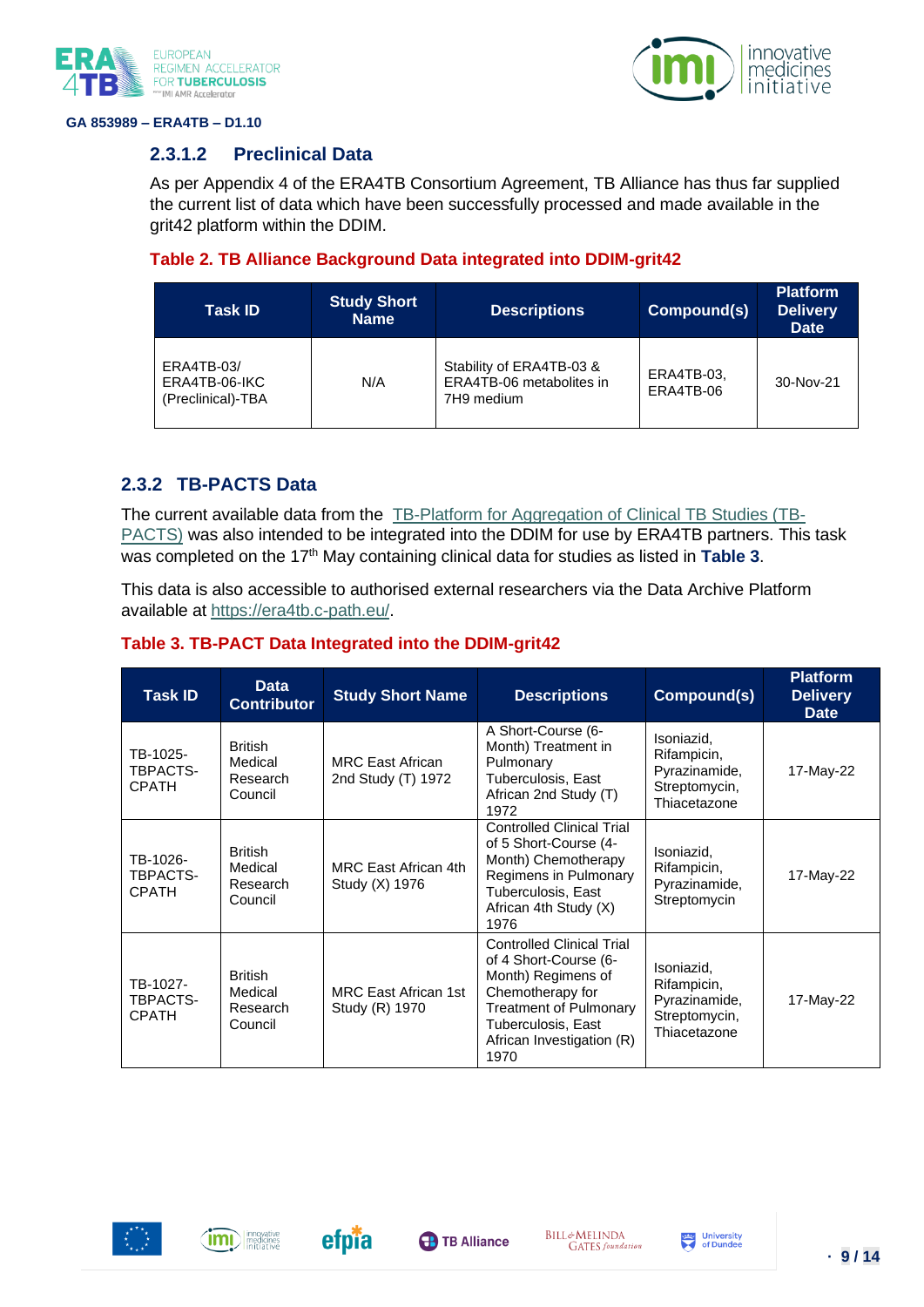



| <b>Task ID</b>                              | <b>Data</b><br><b>Contributor</b>                | <b>Study Short Name</b>                | <b>Descriptions</b>                                                                                                                                                                                                                | Compound(s)                                                               | <b>Platform</b><br><b>Delivery</b><br><b>Date</b> |
|---------------------------------------------|--------------------------------------------------|----------------------------------------|------------------------------------------------------------------------------------------------------------------------------------------------------------------------------------------------------------------------------------|---------------------------------------------------------------------------|---------------------------------------------------|
| TB-1028-<br>TBPACTS-<br><b>CPATH</b>        | <b>British</b><br>Medical<br>Research<br>Council | MRC Hong Kong 2nd<br>Short Course 1974 | Controlled Trial of 6-<br>Month and 8-Month<br>Regimens in the<br><b>Treatment of Pulmonary</b><br>Tuberculosis, Hong<br>Kong 2nd Short Course<br>Investigation 1974                                                               | Isoniazid,<br>Rifampicin,<br>Pyrazinamide,<br>Ethambutol,<br>Streptomycin | 17-May-22                                         |
| TB-1029-<br>TBPACTS-<br><b>CPATH</b>        | <b>British</b><br>Medical<br>Research<br>Council | MRC Hong Kong 3rd<br>Short Course 1977 | Third Study of Short-<br><b>Course Chemotherapy</b><br>in the Treatment of<br><b>Pulmonary Tuberculosis</b><br>in Hong Kong, 1977                                                                                                  | Isoniazid.<br>Rifampicin,<br>Pyrazinamide,<br>Ethambutol,<br>Streptomycin | 17-May-22                                         |
| TB-1030-<br><b>TBPACTS-</b><br><b>CPATH</b> | <b>British</b><br>Medical<br>Research<br>Council | Jindani Nunn Enarsen<br>1998           | Two 8-month regimens<br>of chemotherapy for<br>treatment of newly<br>diagnosed pulmonary<br>tuberculosis:<br>international multicentre<br>randomised trial                                                                         | Isoniazid,<br>Rifampicin,<br>Pyrazinamide,<br>Ethambutol                  | 17-May-22                                         |
| TB-1024-<br>TBPACTS-<br><b>CPATH</b>        | Case<br>Western<br>Reserve<br>University         | Johnson2009_01009                      | <b>Tuberculosis Treatment</b><br><b>Shortening Trial</b>                                                                                                                                                                           | Isoniazid,<br>Rifampicin,<br>Pyrazinamide,<br>Ethambutol                  | 17-May-22                                         |
| TB-1031-<br>TBPACTS-<br><b>CPATH</b>        | Case<br>Western<br>Reserve<br>University         | Johnson2006_01553                      | Early Bactericidal<br>Activity of Linezolid,<br>Gatifloxacin,<br>Levofloxacin, Isoniazid<br>(INH) and Moxifloxacin<br>in HIV Negative Adults<br>with Initial Episodes of<br>Sputum Smear-Positive<br><b>Pulmonary Tuberculosis</b> | Moxifloxacin,<br>Gatifloxacin,<br>Levofloxacin,<br>Isoniazid              | 16-May-22                                         |
| TB-1020-<br>TBPACTS-<br><b>CPATH</b>        | <b>TB Alliance</b>                               | PA-824 EBA Low<br>Dose                 | <b>Evaluation of Early</b><br>Bactericidal Activity in<br><b>Pulmonary Tuberculosis</b><br>$(CL-010)$                                                                                                                              | PA-824 50-200<br>mg                                                       | 25-Mar-22                                         |
| TB-1003-<br>TBPACTS-<br><b>CPATH</b>        | <b>TB Alliance</b>                               | TMC207 EBA                             | <b>Evaluation of Early</b><br>Bactericidal Activity in<br><b>Pulmonary Tuberculosis</b><br>(TMC207-CL001)                                                                                                                          | <b>TMC207</b>                                                             | 17-May-22                                         |
| TB-1005-<br>TBPACTS-<br><b>CPATH</b>        | <b>TB Alliance</b>                               | PA-824 EBA High<br>Dose                | PA-824-CL-007: Phase<br>Ila Evaluation of Early<br>Bactericidal Activity in<br><b>Pulmonary Tuberculosis</b>                                                                                                                       | PA-824 200-<br>1200 mg                                                    | 17-May-22                                         |
| TB-1007-<br>TBPACTS-<br><b>CPATH</b>        | <b>TB Alliance</b>                               | NC-001-J-M-Pa-Z                        | <b>Evaluation of Early</b><br>Bactericidal Activity in<br><b>Pulmonary Tuberculosis</b><br>With(J-M-Pa-Z) (NC-<br>001)                                                                                                             | <b>TMC207, PA-</b><br>824,<br>Pyrazinamide,<br>Moxifloxacin               | 17-May-22                                         |







BILL&MELINDA<br>GATES foundation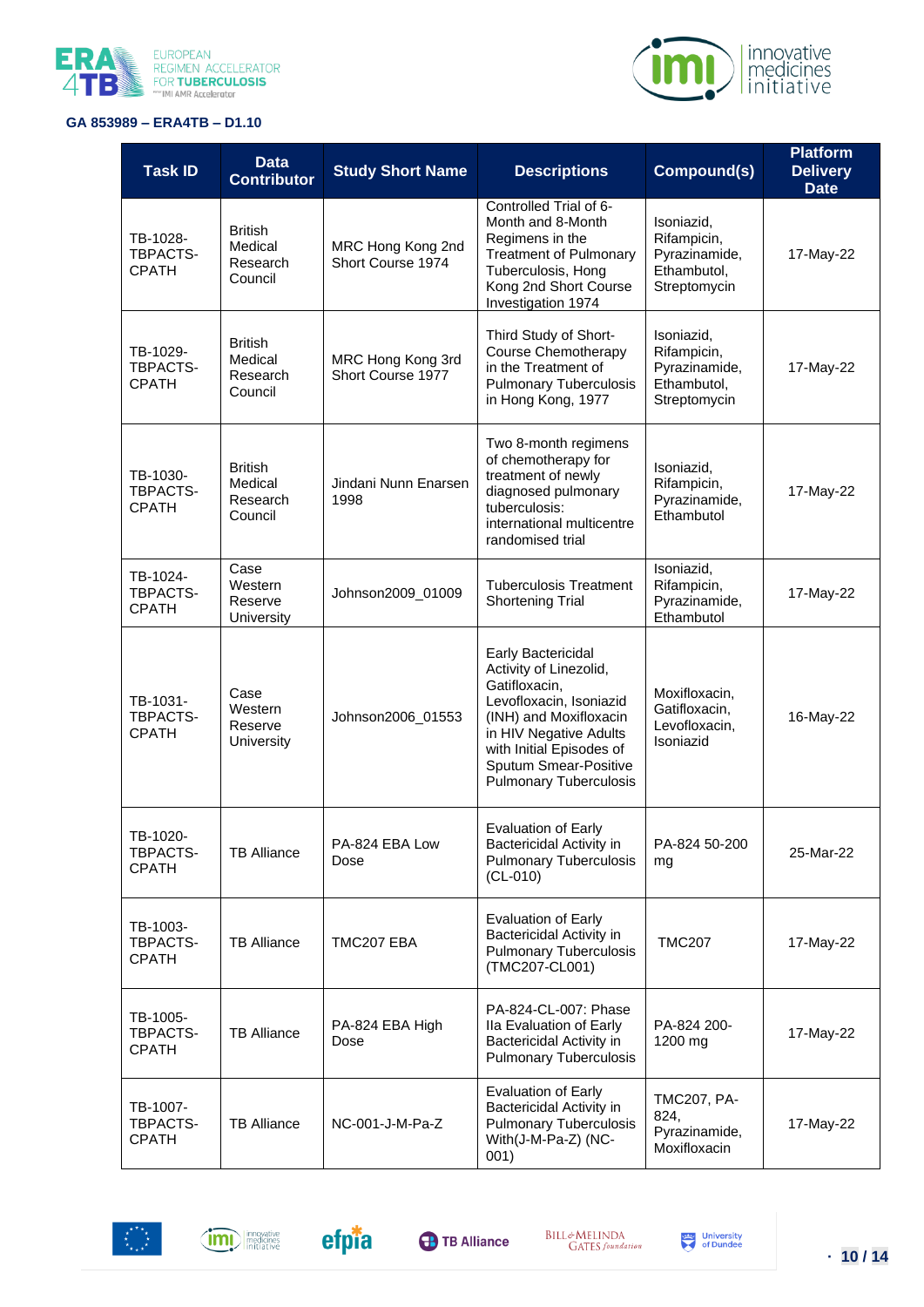



| <b>Task ID</b>                              | <b>Data</b><br><b>Contributor</b>      | <b>Study Short Name</b> | <b>Descriptions</b>                                                                                                                                                                                                                                               | Compound(s)                                                                                          | <b>Platform</b><br><b>Delivery</b><br><b>Date</b> |
|---------------------------------------------|----------------------------------------|-------------------------|-------------------------------------------------------------------------------------------------------------------------------------------------------------------------------------------------------------------------------------------------------------------|------------------------------------------------------------------------------------------------------|---------------------------------------------------|
| TB-1008-<br>TBPACTS-<br><b>CPATH</b>        | <b>TB Alliance</b>                     | NC-002-M-Pa-Z           | Evaluation of 8 Weeks<br>of Treatment with the<br>Combination of<br>Moxifloxacin, PA-824<br>and Pyrazinamide in<br>Patients with Drug<br>Sensitive and Multi<br>Drug-Resistant<br><b>Pulmonary Tuberculosis</b><br>(TB) (NC-002)                                  | Moxifloxacin,<br>PA-824,<br>Pyrazinamide                                                             | 17-May-22                                         |
| TB-1011-<br>TBPACTS-<br><b>CPATH</b>        | <b>TB Alliance</b>                     | NC-003-C-J-Pa-Z         | <b>Evaluation of Early</b><br>Bactericidal Activity in<br><b>Pulmonary Tuberculosis</b><br>with Clofazimine (C)-<br>TMC207 (J)-PA-824<br>(Pa)-Pyrazinamide (Z)<br>$(NC-003)$                                                                                      | <b>TMC207, PA-</b><br>824,<br>Pyrazinamide,<br>Clofazimine                                           | 17-May-22                                         |
| TB-1014-<br><b>TBPACTS-</b><br><b>CPATH</b> | <b>TB Alliance</b>                     | <b>NC-005</b>           | A Phase 2 to Evaluate<br>the Efficacy, Safety and<br>Tolerability of<br>Combinations of<br>Bedaquiline,<br>Moxifloxacin, PA-824<br>and Pyrazinamide in<br>Adult Subjects with<br>Drug-Sensitive or Multi<br>Drug-Resistant<br>Pulmonary<br>Tuberculosis. (NC-005) | PA-824,<br>Bedaquiline,<br>Moxifloxacin,<br>Pyrazinamide,<br>Isoniazid,<br>Rifampicin,<br>Ethambutol | 17-May-22                                         |
| TB-1015-<br>TBPACTS-<br><b>CPATH</b>        | <b>TB Alliance</b>                     | Nix-TB-(B-L-Pa)         | A Phase 3 Study<br>Assessing the Safety<br>and Efficacy of<br>Bedaquiline Plus PA-<br>824 Plus Linezolid in<br>Subjects with Drug<br><b>Resistant Pulmonary</b><br>Tuberculosis                                                                                   | Bedaquiline,<br>Pretomanid,<br>Linezolid                                                             | 17-May-22                                         |
| TB-1018-<br>TBPACTS-<br><b>CPATH</b>        | <b>TB Alliance</b>                     | <b>REMOX</b>            | <b>Controlled Comparison</b><br>of Two Moxifloxacin<br><b>Containing Treatment</b><br>Shortening Regimens in<br><b>Pulmonary Tuberculosis</b><br>(REMoxTB)                                                                                                        | Moxifloxacin,<br>Isoniazid,<br>Rifampicin,<br>Pyrazinamide,<br>Ethambutol                            | 17-May-22                                         |
| TB-1021-<br>TBPACTS-<br><b>CPATH</b>        | St. Georges<br>University of<br>London | <b>RIFAQUIN</b>         | An international<br>multicentre controlled<br>clinical trial to evaluate<br>high dose RIFApentine<br>and a QUINolone in the<br>treatment of pulmonary<br>tuberculosis                                                                                             | Rifapentine,<br>Moxifloxacin,<br>Isoniazid,<br>Rifampicin,<br>Pyrazinamide,<br>Ethambutol            | 17-May-22                                         |
| TB-1001-<br>TBPACTS-<br><b>CPATH</b>        | U.S. Centers<br>for Disease<br>Control | <b>TBTC Study 22</b>    | TBTC Study 22:<br>Efficacy of Once-<br>Weekly Rifapentine and<br><b>Isoniazid in Treatment</b><br>of Tuberculosis                                                                                                                                                 | Rifapentine and<br>Isoniazid 1x vs.<br>2x/wk                                                         | 17-May-22                                         |

![](_page_10_Picture_4.jpeg)

![](_page_10_Picture_5.jpeg)

![](_page_10_Picture_6.jpeg)

![](_page_10_Picture_7.jpeg)

BILL&MELINDA<br>GATES foundation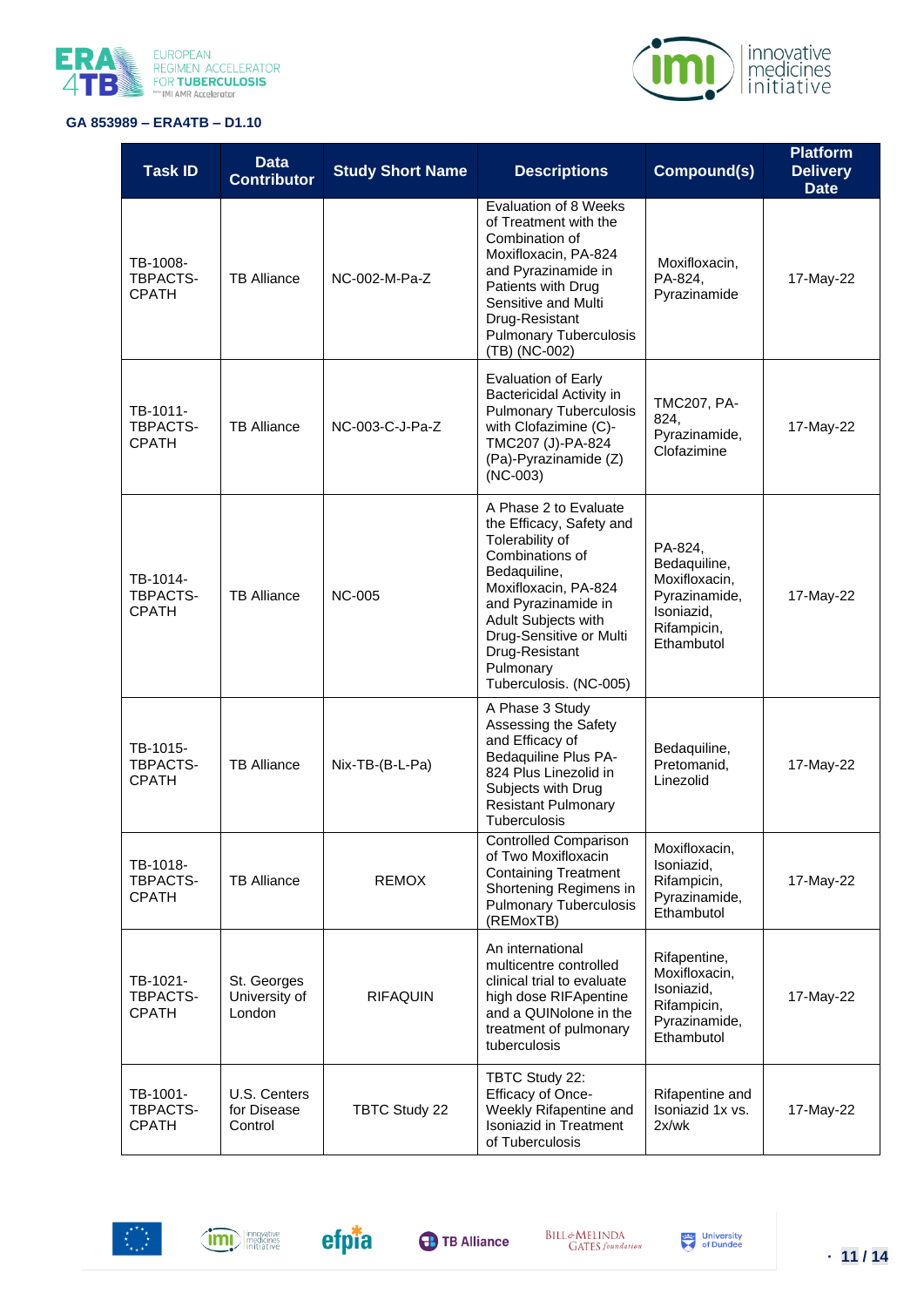![](_page_11_Picture_0.jpeg)

![](_page_11_Picture_1.jpeg)

| <b>Task ID</b>                              | <b>Data</b><br><b>Contributor</b>                             | <b>Study Short Name</b> | <b>Descriptions</b>                                                                                                                                                                                                     | Compound(s)                                                                                                 | <b>Platform</b><br><b>Delivery</b><br><b>Date</b> |
|---------------------------------------------|---------------------------------------------------------------|-------------------------|-------------------------------------------------------------------------------------------------------------------------------------------------------------------------------------------------------------------------|-------------------------------------------------------------------------------------------------------------|---------------------------------------------------|
| TB-1006-<br>TBPACTS-<br><b>CPATH</b>        | U.S. Centers<br>for Disease<br>Control                        | <b>TBTC Study 27</b>    | TBTC Study 27:<br>Moxifloxacin vs<br>Ethambutol for TB<br>Treatment                                                                                                                                                     | Moxifloxacin vs.<br>Ethambutol                                                                              | 17-May-22                                         |
| TB-1009-<br>TBPACTS-<br><b>CPATH</b>        | U.S. Centers<br>for Disease<br>Control                        | TBTC Study 28           | TBTC Study 28:<br><b>Moxifloxacin Versus</b><br>Isoniazid for TB<br>Treatment                                                                                                                                           | Moxifloxacin vs.<br>Isoniazid                                                                               | 17-May-22                                         |
| TB-1010-<br>TBPACTS-<br><b>CPATH</b>        | U.S. Centers<br>for Disease<br>Control                        | TBTC Study 29           | TBTC Study 29:<br><b>Rifapentine During</b><br><b>Intensive Phase</b><br>Tuberculosis (TB)<br>Treatment                                                                                                                 | Rifapentine 10<br>mg/kg,<br>Isoniazid,<br>Ethambutol,<br>Pyrazinamide                                       | 17-May-22                                         |
| TB-1013-<br>TBPACTS-<br><b>CPATH</b>        | U.S. Centers<br>for Disease<br>Control                        | TBTC Study 29X          | TBTC Study 29:<br><b>Rifapentine During</b><br>Intensive Phase<br>Tuberculosis (TB)<br>Treatment                                                                                                                        | Rifapentine 10,<br>15, 20 mg/kg,<br>Isoniazid,<br>Ethambutol,<br>Pyrazinamide                               | 17-May-22                                         |
| TB-1017-<br><b>TBPACTS-</b><br><b>CPATH</b> | U.S. Centers<br>for Disease<br>Control                        | <b>TBTC Study 26</b>    | TBTC Study 26:<br>Effectiveness and<br><b>Tolerability of Weekly</b><br>Rifapentine/Isoniazid for<br>3 Months Versus Daily<br>Isoniazid for 9 Months<br>for the Treatment of<br><b>Latent Tuberculosis</b><br>Infection | Rifapentine,<br>Isoniazid                                                                                   | 17-May-22                                         |
| TB-1019-<br>TBPACTS-<br><b>CPATH</b>        | University<br>College<br>London, Vital<br>Strategies,<br>Inc. | STREAM-TB               | The Evaluation of a<br><b>Standard Treatment</b><br>Regimen of Anti-<br>tuberculosis Drugs for<br>Patients With MDR-TB<br>(STREAM)                                                                                      | Bedaquiline,<br>Moxifloacin,<br>Levofloxacin,<br>Clofazimine,<br>Kanamycin,<br>Prothionamide,<br>Isoniazid, | 17-May-22                                         |
| TB-1022-<br>TBPACTS-<br><b>CPATH</b>        | <b>World Health</b><br>Organization                           | <b>OFLOTUB</b>          | A Controlled Trial of a<br>4-Month Quinolone-<br>Containing Regimen for<br>the Treatment of<br><b>Pulmonary Tuberculosis</b>                                                                                            | Gatifloxacin,<br>Isoniazid,<br>Rifampicin,<br>Pyrazinamide,<br>Ethambutol                                   | 17-May-22                                         |

#### <span id="page-11-0"></span>**2.4 Data Processing/Integration Metrics**

The table below provides an overview of the average duration (in business days) of Gate 2 activities as listed in **Figure 2**. Gate 2 duration also includes data contributing partners following up on data corrections (i.e., data retransfers) or clarifications based on QC issues found by C-Path during the processing of the Gate 1 approved data.

#### **Table 4. Gate 2 Processing Metrics**

| Data Type                    | <b>All Sources</b> | <b>Project Data</b> | <b>Off-Project</b><br><b>Data</b> | Legacy Data * |
|------------------------------|--------------------|---------------------|-----------------------------------|---------------|
| No. Data Transfers           | 39                 | 12                  |                                   | 27(1)         |
| <b>Total Gate 2 Duration</b> | 4.97               | 8.83                |                                   | 3.26(127)     |

![](_page_11_Picture_8.jpeg)

![](_page_11_Picture_9.jpeg)

![](_page_11_Picture_10.jpeg)

**BILL&MELINDA B** TB Alliance

![](_page_11_Picture_12.jpeg)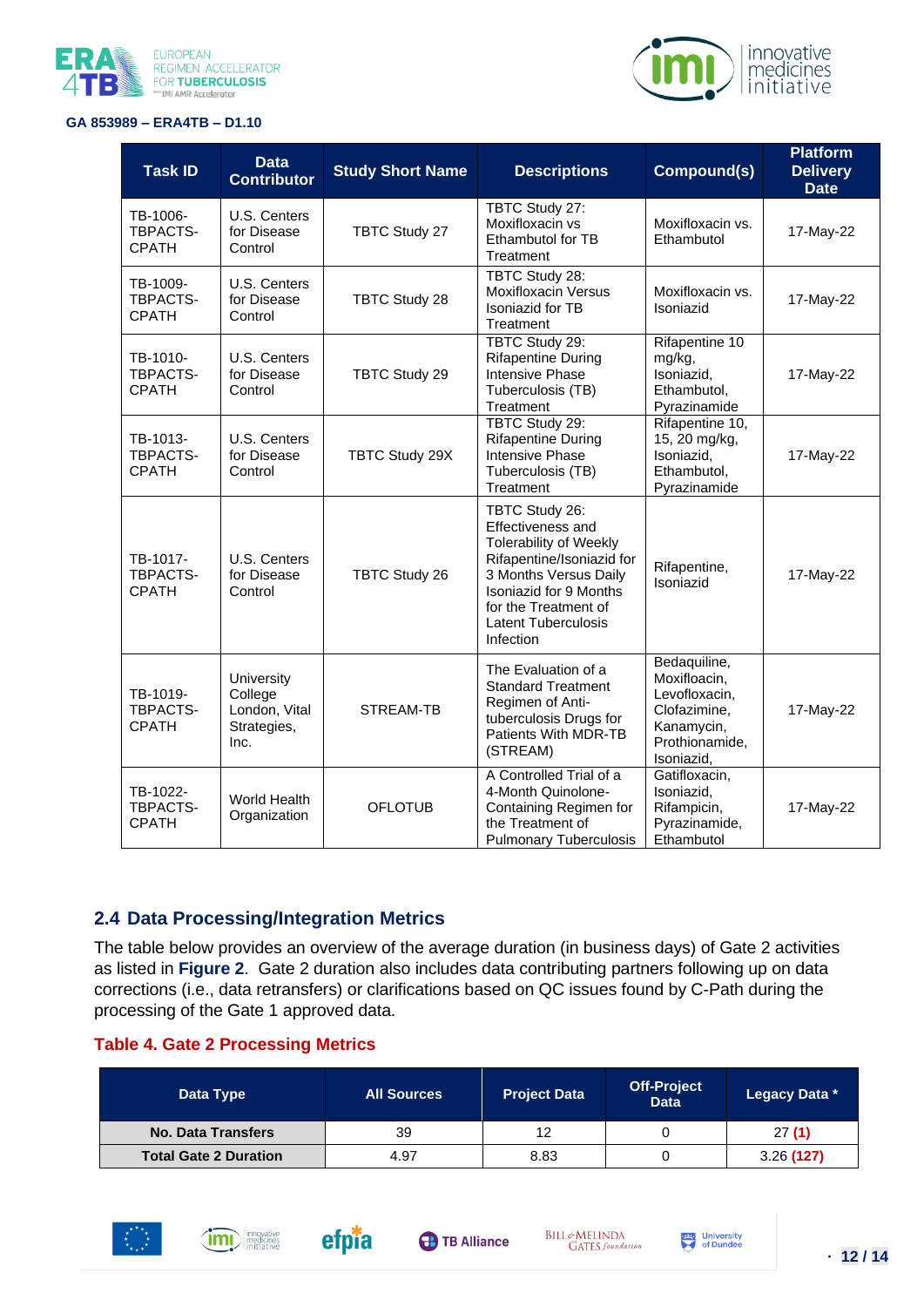![](_page_12_Picture_0.jpeg)

![](_page_12_Picture_2.jpeg)

*\*TB-PACTS data required limited processing as data was already transformed into CDISC SDTM. Metrics from other sources reported in brackets.*

## <span id="page-12-0"></span>**3 Future Data Integration Plans**

## <span id="page-12-1"></span>**3.1 Project Data**

Additional sources of project data are anticipated to be integrated into the DDIM during the course of the next twelve months. The extent of integrated data volume increase by the second report on clinical and preclinical datasets standardized and integrated into the DDIM (deliverable D1.12) will be dependent on the following factors:

- Timeliness (planned vs actual) of experiment/activity completion by designated partner.
- Reporting turnaround times by designated partners
- Gate 1 review and approval turnaround times
- Degree/extent of deviation from currently established data standards (see Deliverable D1.8)

The progress of these project pipeline jobs is being monitored with support from Synapse (WP8), and the attendance of C-Path data team members at Asset Management Team (AMT) meetings.

## <span id="page-12-2"></span>**3.2 Off-Project Data**

As per **Section 2.3** of the date of this report, no details Off-Project Data have currently been shared by any partner/beneficiary.

#### <span id="page-12-4"></span><span id="page-12-3"></span>**3.3 Legacy Data**

#### **3.3.1 TB-APEX Data**

Subject to the terms of the relevant DCAs and/or project actions which may require prioritisation of current resources, it is currently anticipated that the preclinical data currently housed within the TB - platform for the aggregation of preclinical experiments data (TB-APEX) will be integrated into the DDIM by end of Q4 2022.

This activity will bring an additional 61 preclinical studies (in CDISC SEND data format) to further support objective O1.3 (Incorporation of historical preclinical and clinical datasets into the DDIM to help inform preclinical experiment design, model development and clinical trial design).

In the interim and as of 28<sup>th</sup> January 2022, the TB-APEX data has been made accessible to authorised ERA4TB WP5 members via the Data Archive Platform available at [https://era4tb.c](https://era4tb.c-path.eu/)[path.eu/.](https://era4tb.c-path.eu/)

Details regarding the TB-APEX database and its available data can be found reported in th[e](https://synapsemanagers.sharepoint.com/:b:/r/sites/ETB-RA/Shared%20Documents/Submitted%20deliverables/D1.6_Availability%20of%20existing%20preclinical%20and%20clinical%20TB%20datasets-Interim%20Report.pdf?csf=1&web=1&e=ny4Yda) [Availability of existing preclinical and clinical TB datasets –](https://synapsemanagers.sharepoint.com/:b:/r/sites/ETB-RA/Shared%20Documents/Submitted%20deliverables/D1.6_Availability%20of%20existing%20preclinical%20and%20clinical%20TB%20datasets-Interim%20Report.pdf?csf=1&web=1&e=ny4Yda) Interim Report (D1.6) which is currently accessible to ERA4TB partners only.

## <span id="page-12-5"></span>**3.3.2 Background Data from Asset Owners**

Discussions are ongoing with asset owners to determine what historical data should be

![](_page_12_Picture_22.jpeg)

![](_page_12_Picture_24.jpeg)

![](_page_12_Picture_25.jpeg)

![](_page_12_Picture_27.jpeg)